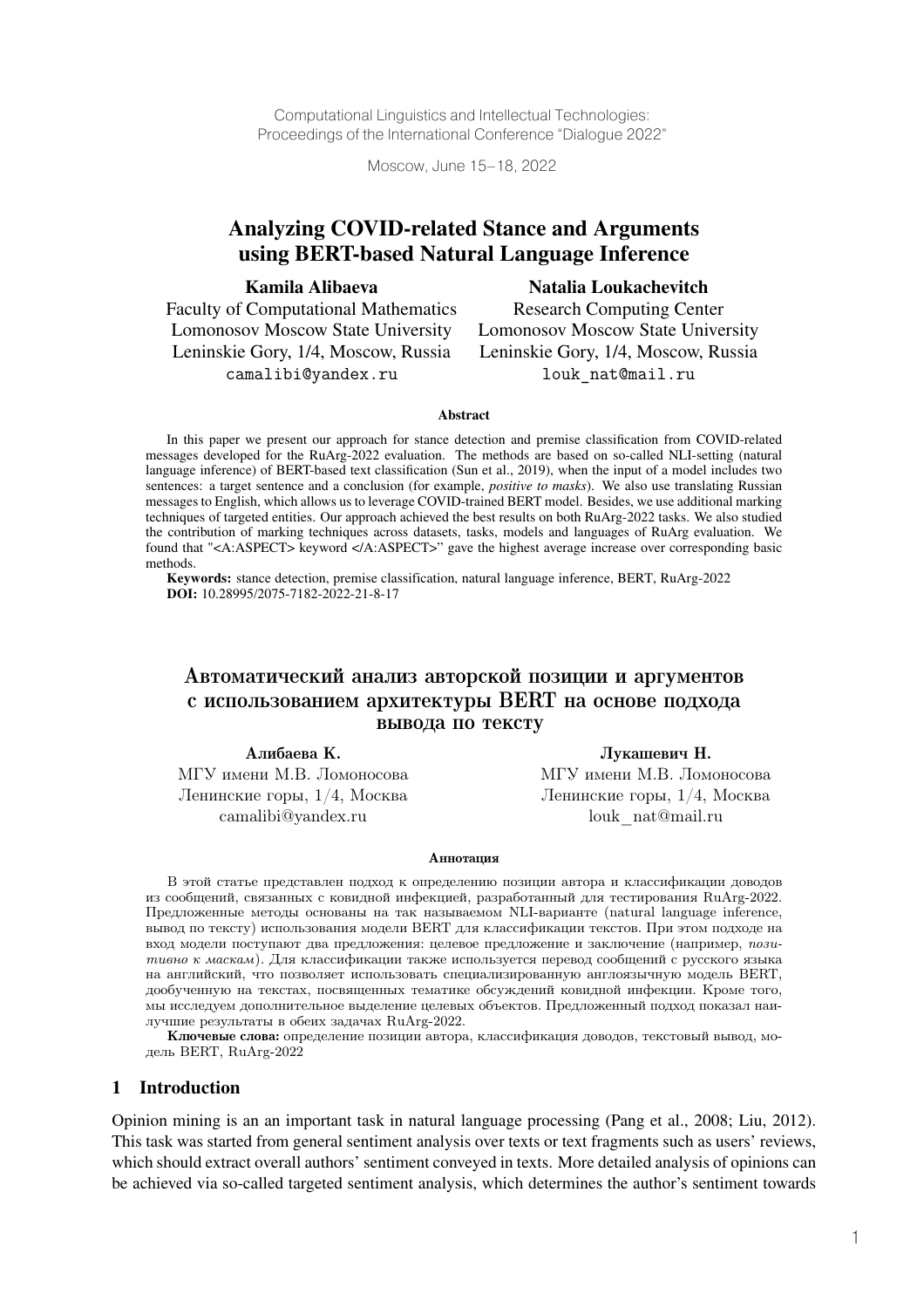specific entities or topics, discussed in texts. Sentiment expressed in relation to specific targets can be different from general sentiment of the text.

Targeted sentiment analysis comprises such tasks as aspect-based sentiment analysis (ABSA) (Pontiki et al., 2016), which determines sentiment in relations to aspects (parts or characteristics) of an entity, reputation monitoring of companies and organizations (Amigó et al., 2013; Loukachevitch and Rubtsova, 2015), extraction of an attitude towards some topics, so-called stance detection (Mohammad et al., 2016), or sentiment relations between entities (Rusnachenko et al., 2019).

Another significant direction of opinion mining is argument mining (Lawrence and Reed, 2020). Argument mining tasks are quite diverse, minimal tasks are detection of arguments and classifying them to "for" and "against" classes (so-called premise classification).

For Russian, various tasks of sentiment analysis such as general sentiment analysis, aspect-based sentiment analysis, reputation monitoring have been studied. But only a few works were devoted to stance detection and argument mining. This paper is devoted to description of an approach proposed for the RuArg-2022 evaluation (Kotelnikov et al., 2022), which is devoted to stance detection and premise classification for COVID-related topics discussed in users' comments. We study methods of text classification based on so-called NLI-setting (natural language inference) of BERT-based text classification (Sun et al., 2019; Golubev and Loukachevitch, 2020), for which the input of a model includes two sentences: a target sentence and a conclusion (for example, *positive to masks*. Besides, we use additional marking of targeted entities. Our approach achieves the best results on both RuArg-2022 tasks. We also study the contribution of marking techniques across datasets, tasks and models of RuArg evaluation. We found that marking 4 (<A:ASPECT> keyword </A:ASPECT>) gave the highest average increase over corresponding basic methods.

#### 2 Related Work

Intensive study of the stance detection task in social networks began in 2016, when Mohammad et al. (Mohammad et al., 2016) created the SemEval-2016 dataset containing five independent topics, such as *legalization of abortion* or *Hillary Clinton*. Each of the tweet/topic pairs selected for annotation was annotated via the CrowdFlower crowdsourcing system by at least eight annotators. Sobbani et al. (Sobhani et al., 2019) presented the problem of stance detection on several topics (Multi-target) and created a dataset that consists of three sets of tweets corresponding to target pairs (US presidential candidates): Donald Trump and Hillary Clinton, Donald Trump and Ted Cruz, Hillary Clinton and Bernie Sanders. Tweets with hashtags related to two politicians were extracted to form the dataset. The task was to determine the position of the author (for, against or otherwise) to each of the politicians mentioned in the tweet. Last stance-oriented studies are devoted to extraction of stance towards various aspects of COVID epidemic(Glandt et al., 2021; Miao et al., 2020).

The best results for stance detection in the SemEval-2016 experiments were obtained using the SVMngrams classifier, which used word and symbol n-grams (Mohammad et al., 2016) as features. In recent works, it has been found that the best results in stance detection are achieved by approaches based on the BERT (Devlin et al., 2018) neural network model. Gnosh et al. (Ghosh et al., 2019) compared previous approaches and found that the BERT model is the best model for stance detection in the SemEval2016 dataset. The work (Glandt et al., 2021) compares three groups of methods for stance detection regarding aspects of COVID: based on LSTM and CNN networks, and also based on the BERT model. The best results with a large margin are given by models based on BERT.

For Russian, in 2015-2016 a shared task on targeted sentiment analysis was organized (Loukachevitch and Rubtsova, 2015). The participants should extract sentiments towards banks or mobile operators from tweets. Later, the results on these datasets were greatly improved by using BERT-based classifiers (Devlin et al., 2018) and automatically annotated additional data (Golubev and Loukachevitch, 2020; Golubev and Loukachevitch, 2021; Smetanin and Komarov, 2021). The best results were achieved using Russian BERT RuBERT (Kuratov and Arkhipov, 2019) and a sentence-pair classification task (such as natural language inference (NLI)), when auxiliary sentences are added to initial sentences (Sun et al., 2019). In (Nugamanov et al., 2021), a new Russian dataset annotated with stance in relation to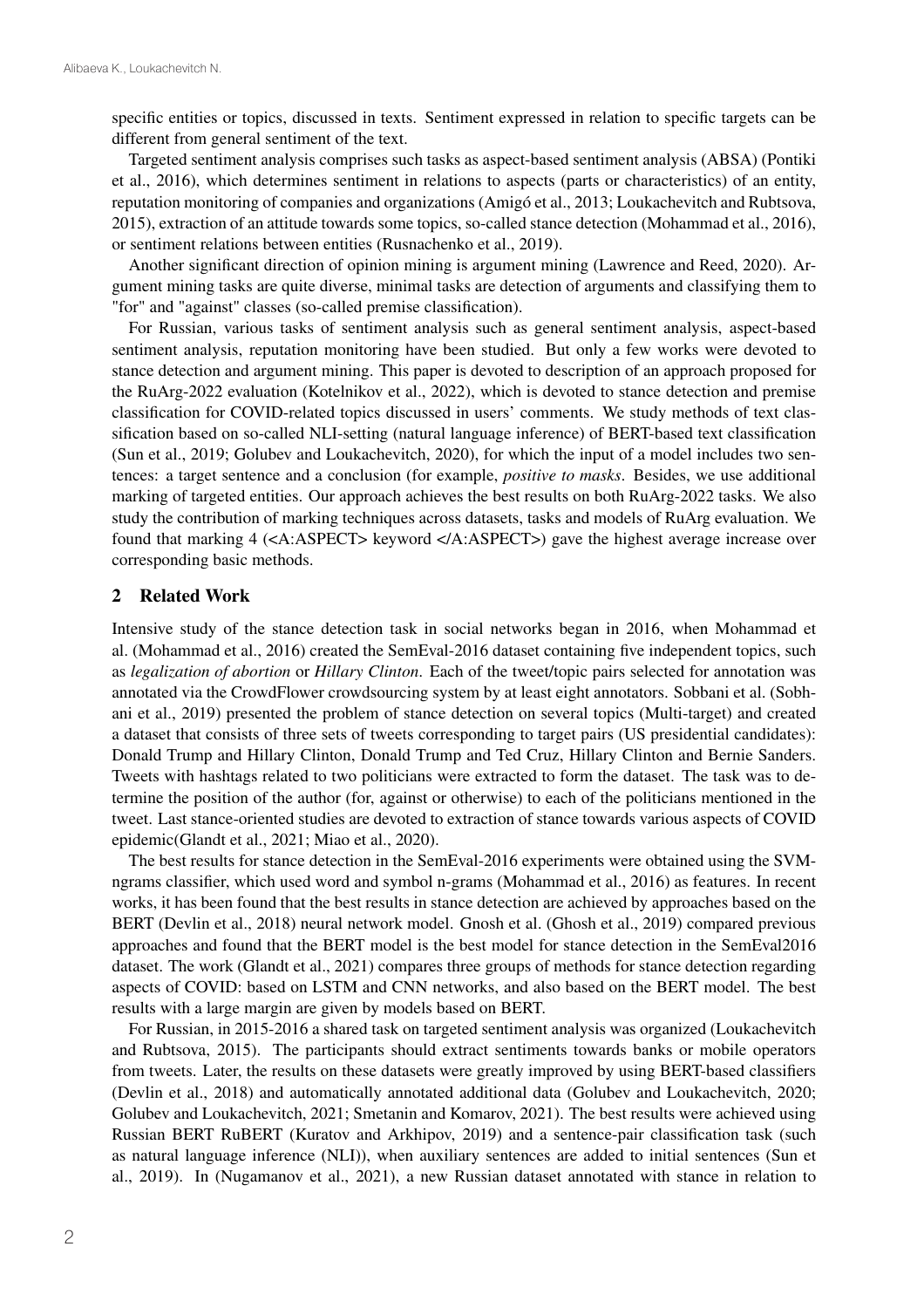four COVID aspects (masks, quarantine, vaccination, government actions), was presented. For stance detection, classical machine methods, several BERT-based classifiers were used. The best results were obtained with the NLI setting of the BERT model.

In (Vychegzhanin and Kotelnikov, 2017), the authors study stance towards children vaccination. The dataset consists of messages from the social network "VKontakte" classified to two classes: "for" and "against". The best results (84.3 F-measure) were achieved by the SVM classifier with rbf kernel. In subsequent work (Vychegzhanin and Kotelnikov, 2019) additional two topics were considered: "unified state exam" and "human cloning". The best results were obtained using by majority voting based on various classifiers (kNN, SVM, Naive Bayes, etc.)

Etnicity-targeted sentiment analysis was considered in (Koltsova et al., 2020). The task was to determine hate-speech by classifying into three classes. The RuEthnoHate dataset containing 5,5K social media texts has been created. The best results were achieved by deep learning models despite a relatively small dataset size. The performance significantly benefit from a combination of linguistic and sentiment features with BERT pre-training and fine-tuning techniques.

## 3 Tasks and Data

RuArg-2022 evaluation (Kotelnikov et al., 2022) is devoted to analysis of COVID-related opinions and includes two tasks: stance detection and premise classification in relation to three topics: masks, vaccination, and quarantine during COVID epidemic. In the first task, it is required to determine the point of view (stance) of the text's author in relation to a given topic expressed in a given fragment. In the second task, is is necessary to determine if the text contains premises "for" or "against" to a given claim.

The dataset consists of single sentences. In total, 9,550 sentences were annotated by stance and premises for all three topics. Thus, each sentence has six labels. Each label can have one of the following values: "for", "against", "other", or "irrelevant". The difference between tasks can be explained as follows: the author of opinion can be positive to mask wearing, but does not explain why. In this case, stance to masks is "for", but argument for mask wearing is absent therefore the correct class for premise classification is "other".

Participating systems should automatically annotate each test sentence by stance and premises for each topics separately. In total, six labels (with one of four values) must be assigned to the sentence. For evaluating performance of systems, macro F-measure was used. It was calculated as averaging of F-measures of three relevant categories for each topic -  $macroF_{rel}$  (Kotelnikov et al., 2022). In fact, for both tasks four-class classification is carried out, but irrelevant class is not significant for opinion mining therefore macro-averaging over three classes is performed.

### 4 BERT-based Natural Language Inference

The RuArg-2022 evaluation includes two tasks: stance detection and premise classification, which are both considered as four-class classification for each topic. Additionally, we can single out the relevance classification in both tasks, which separates irrelevant texts for each topic. Irrelevant texts are the same for both stance detection and premise classification. Therefore it is possible to consider a two-stage classification: extraction of relevant texts and then three-class classification for stance detection or premise classification.

Our approach to all tasks is based on NLI (Natural Language Inference) setting of the BERT model (Sun et al., 2019; Golubev and Loukachevitch, 2020). The NLI method adds to every input sentence an additional sentence, which can be an 'assumption' of the original sentence class. In the relevance classification task, the assumption sentence was the aspect itself ('Masks', 'Vaccination', 'Quarantine'). For other tasks, the assumption includes also a stance option (for the stance classification task) and a sentiment (for the premise classification task). In this way, the multi-label classification tasks are transformed into binary classifications for the model. Such a binary classification model for stance detection or premise classification can be trained and applied to all topics, it does not require training separate classifier for each topic. The NLI model was selected because it showed high performance in previous studies (Sun et al., 2019; Golubev and Loukachevitch, 2021; Nugamanov et al., 2021).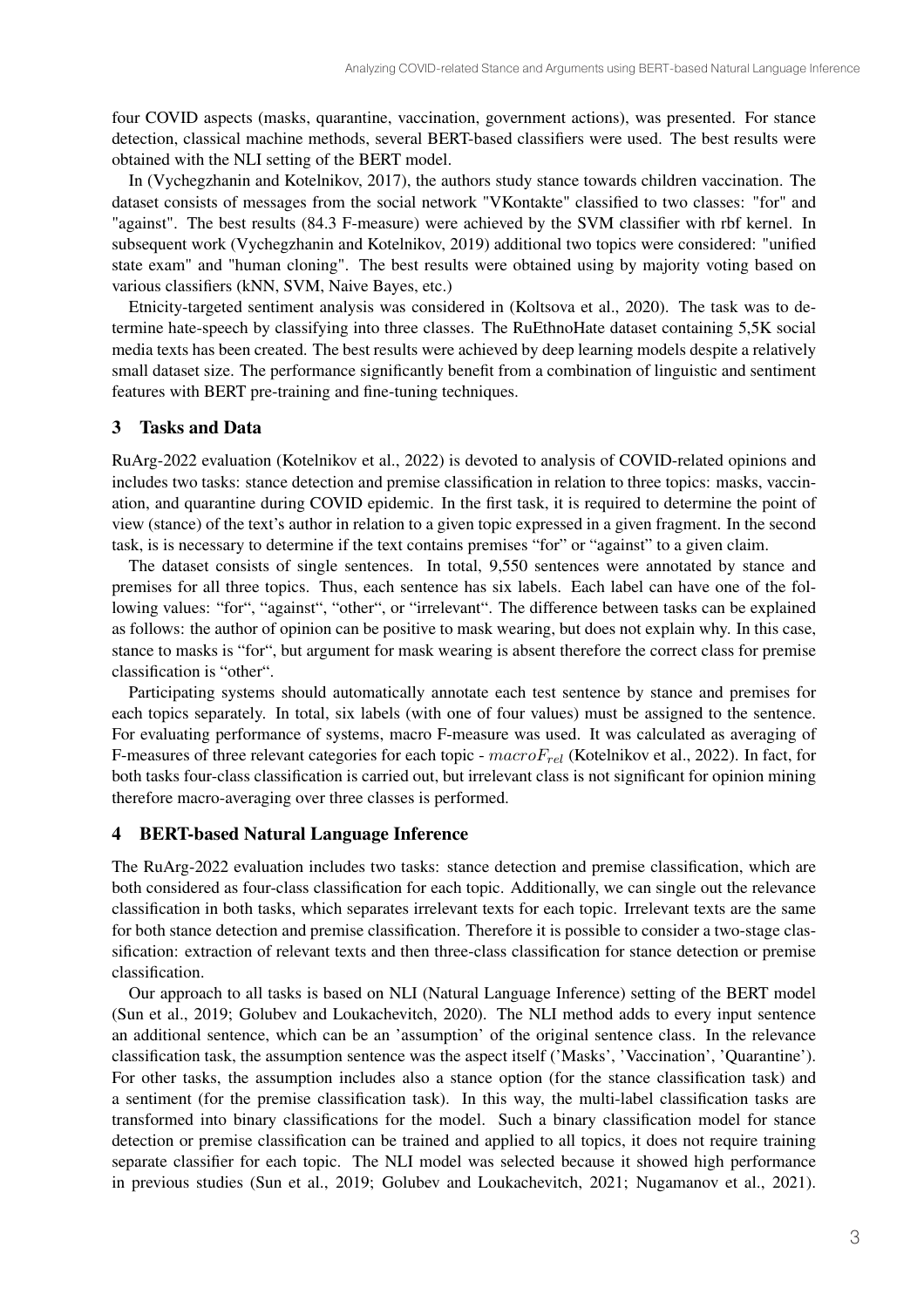Table 1 shows examples of input for all tasks: relevance classification, stance detection, and premise classification.

We studied the following configurations based on the same NLI-BERT approach, where the RuBERT conversational model (Kuratov and Arkhipov, 2019) was used for Russian text representation:

- two-stage classification three classifiers: relevance detection on the first stage, three-class classifiers for stance detection and premise classification applied to relevant sentences (2stage3classf),
- two four-class classifiers for stance detection and premise classification (1stage2classf),
- two-stage classification two classifiers: relevance detection on the first stage, a single classifier for both tasks (stance detection and premise classification) (2stage2classf),
- three-stage processing two classifiers using English translation: relevance detection on the first stage based on Russian texts, machine translation of Russian sentences into English, a single classifier for both tasks of translated texts using a specialized COVID-tuned BERT (3stageEnglish2classf) .

For the relevance task, no additional text preprocessing was applied, the input sentence pairs were in Russian in all settings. The relevance classifier was trained using entire training part of the dataset.

For the 3stageEnglish2classf method, all texts having at least one relevant topic were translated into English using Helsinki-NLP/opus-mt-ru-en model from HuggingFace Transformers library. Stance detection and premise classification tasks were combined into a single task via NLI method so every pair of the aspect and the current text that is relevant to this aspect was transformed into six input objects (three for each of the stance options and three for each of the sentiments for the premise classification). To run test cases, for every test text the relevant aspects set was obtained with the trained relevance classifier and then, as before, for each such aspect from the set six input examples were obtained. The classifier gives probabilities of answers "yes" (1) or "no" (0) for each label and topic in the stance detection and premise classification tasks. The final label is chosen according to the maximum soft-max BERT-classifier output value of the outputs for each label option.

The classifiers include the BERT models (different for each task) and the full-connected neural network. For all the above-described configurations, the same BERT parameters were used: learning rate = 0.000005, batch size  $= 16$ , epochs  $= 2$ . The parameters were not selected using validation with extra data because BERT learning is a very expensive and enduring process. The full-connected network consists of the dropout layer, the linear layer (BERT hidden size layer, 256) size, ReLU activation function, one more dropout layer and one more linear layer (256, number of classes) size, the softmax layer.

For the relevance task DeepPavlov/rubert-base-cased-conversational model was used that was trained on OpenSubtitles, Dirty, Pikabu, and a Social Media segment of Taiga corpus. For the stance detection and premise classification task specialized covid BERT model  $<sup>1</sup>$  was used which was pretrained on a</sup> corpus of English messages from Twitter about COVID-19.

#### 5 Additional Marking of Target Entities

Targeted opinion mining including stance detection and premise classification involves a target entity (topic). In this respect it is similar to relation extraction, which involves two entities. In previous works, several entity representation methods for relation extraction were proposed (Zhou and Chen, 2021), which we decided to compare in the RuArg evaluation. We evaluated the following entity representation techniques based on entity representations for relation extraction:

- 1. Entity mask. This technique introduces new special tokens [ASPECT] to mask the supposed entities in the original text, where ASPECT is substituted with one of the three topics studied in the evaluation; entity type,
- 2. Entity marker. This technique introduces a special tokens pair [E0], [/E0] to enclose the topic entity, therefore modifying the input text to the format of "[E0] keyword[/E0]",
- 3. Entity marker (punct). This technique is a variant of the previous technique that encloses entity spans using punctuation. In our case, it modifies the input text to "\* keyword\*. In contrast to the previous technique, this one does not introduce new special tokens into the model's vocabulary,

<sup>1</sup> digitalepidemiologylab/covid-twitter-bert-v2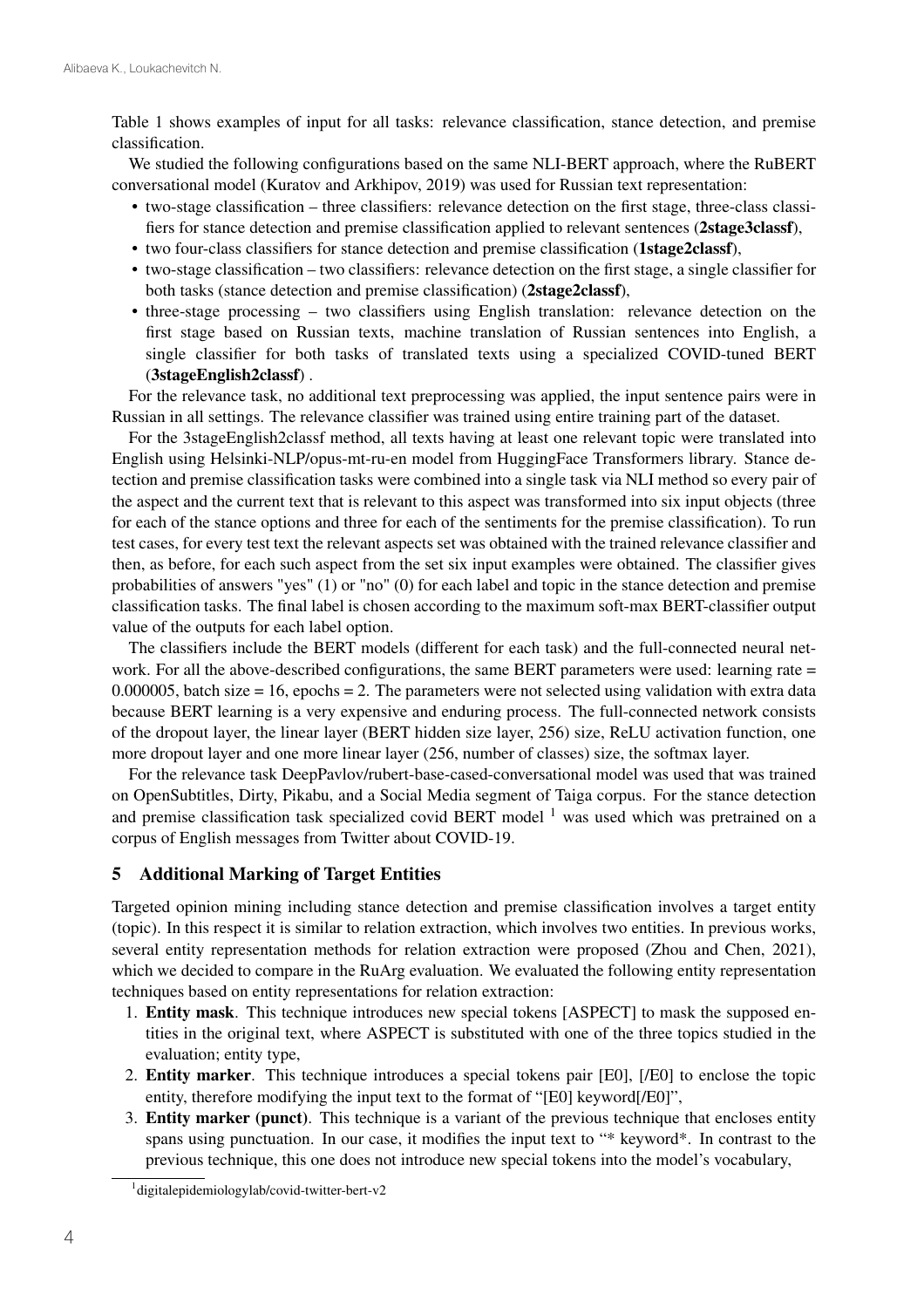| <b>Task</b>                    | <b>Sentence</b>                                                                                                                                                     | Aspect       | <b>Tokenized input</b>                                                                                                                                                                                                                                                                                                   |
|--------------------------------|---------------------------------------------------------------------------------------------------------------------------------------------------------------------|--------------|--------------------------------------------------------------------------------------------------------------------------------------------------------------------------------------------------------------------------------------------------------------------------------------------------------------------------|
| Relevance                      | ('I don't get it. They said it was enough<br>to wear a mask and gloves so they<br>wouldn't get infected when you left the<br>street.', 'Masks')                     | <b>Masks</b> | ['[CLS]', 'i', 'don', "'", 't', 'get', 'it',<br>"", 'they', 'said', 'it', 'was', 'enough',<br>'to', 'wear', 'a', 'mask', 'and', 'gloves',<br>'so', 'they', 'wouldn', """, 't', 'get',<br>'infected', 'when', 'you', 'left', 'the',<br>'street', '.', '[SEP]', 'masks', '[SEP]']                                          |
| Relevance                      | ('At a time when the time is right to in-<br>troduce quarantine, it seems too early.',<br>'Vaccination')                                                            | Vaccination  | [' $[CLS]'$ , 'at', 'a', 'time', 'when', 'the',<br>'time', 'is', 'right', 'to', 'introduce',<br>'qu', 'aran', 'tine', ',', 'it', 'seems',<br>'too', 'early', '.', '[SEP]', 'va', 'cci',<br>'nation', '[SEP]']                                                                                                            |
| <b>Stance Detection</b>        | ('Vacation would only give rise to the<br>spread of the virus, and it was not the<br>weekend that had to be declared but the<br>quarantine.', 'Against Quarantine') | Quarantine   | ['[CLS]', 'vacation', 'would', 'only',<br>'give', 'rise', 'to', 'the', 'spread', 'of',<br>'the', 'virus', ',', 'and', 'it', 'was',<br>'not', 'the', 'weekend', 'that', 'had',<br>'to', 'be', 'declared', 'but', 'the',<br>'qu', '##aran', '##tine', '.', '[SEP]',<br>'against', 'qu', '##aran', '##tine',<br>$'$ [SEP]'] |
| <b>Stance Detection</b>        | ('[USER], the virus is smaller than the<br>mask cells, and the drops of water with<br>which it flies are larger', 'None-stance<br>Masks')                           | <b>Masks</b> | ['[CLS]', '[', 'user', ']', ',', 'the',<br>'virus', 'is', 'smaller', 'than', 'the',<br>'mask', 'cells', ',', 'and', 'the', 'drops',<br>'of', 'water', 'with', 'which', 'it',<br>'flies', 'are', 'larger', '[SEP]', 'none',<br>'-', 'stance', 'masks', '[SEP]']                                                           |
| Premise Classi-<br>fication    | ('When I started buying groceries<br>and started wearing a mask, everyone<br>laughed.', 'Neutral to masks')                                                         | <b>Masks</b> | ['[CLS]', 'when', 'i', 'started', 'buy-<br>ing', 'groceries', 'and', 'started', 'wear-<br>ing', 'a', 'mask', ',', 'everyone',<br>'laughed', '.', '[SEP]', 'neutral', 'to',<br>'masks', '[SEP]']                                                                                                                          |
| Premise<br>Classi-<br>fication | ('China, without any vaccine, man-<br>aged the infection, the method of self-<br>isolation.', 'Positive to quarantine')                                             | Ouarantine   | ['[CLS]', 'china', ',', 'without', 'any',<br>'vaccine', ',', 'managed', 'the', 'infec-<br>tion', ',', 'the', 'method', 'of', 'self',<br>'-', 'isolation', '.', '[SEP]', 'positive',<br>'to', 'qu', '##aran', '##tine', '[SEP]']                                                                                          |

Table 1: NLI-based BERT input representation.

- 4. Typed entity marker. This technique incorporates the stance topic types into entity markers. In our case, it introduces new special tokens "A:ASPECT", "/A:ASPECT", where ASPECT is the corresponding stance topic. The input text is accordingly modified to "<A:ASPECT> keyword </A:ASPECT>",
- 5. Typed entity marker (punct). This variant marks the target span and target types without introducing new special tokens, which in our case looks as follows: \* @ ASPECT @ keyword \*.

Used keywords are shown in Table 2. We gathered keywords for marking in the following way. The RuArg evaluation concerns three topics: masks, quarantine, and vaccines. Thus, we selected these words (*mask, quarantine, vaccination*) as initial keywords for marking. Besides, we added synonyms of initial keywords and morphologically related words, known examples of vaccines. Each marking method replaces a word from the keyword list in case if the current text is relevant to the corresponding topic of the current word. All the techniques of marking are illustrated in Table 3.

All keywords were prepared in Russian. To use keywords for the stance detection and premise classification tasks in the English-based 3stageEnglish2classf approach, Russian keywords were translated using the same translation model as for the dataset's texts. Original Russian lists are bigger than translated ones because some Russian words have the same translations into English. In Table 2 both original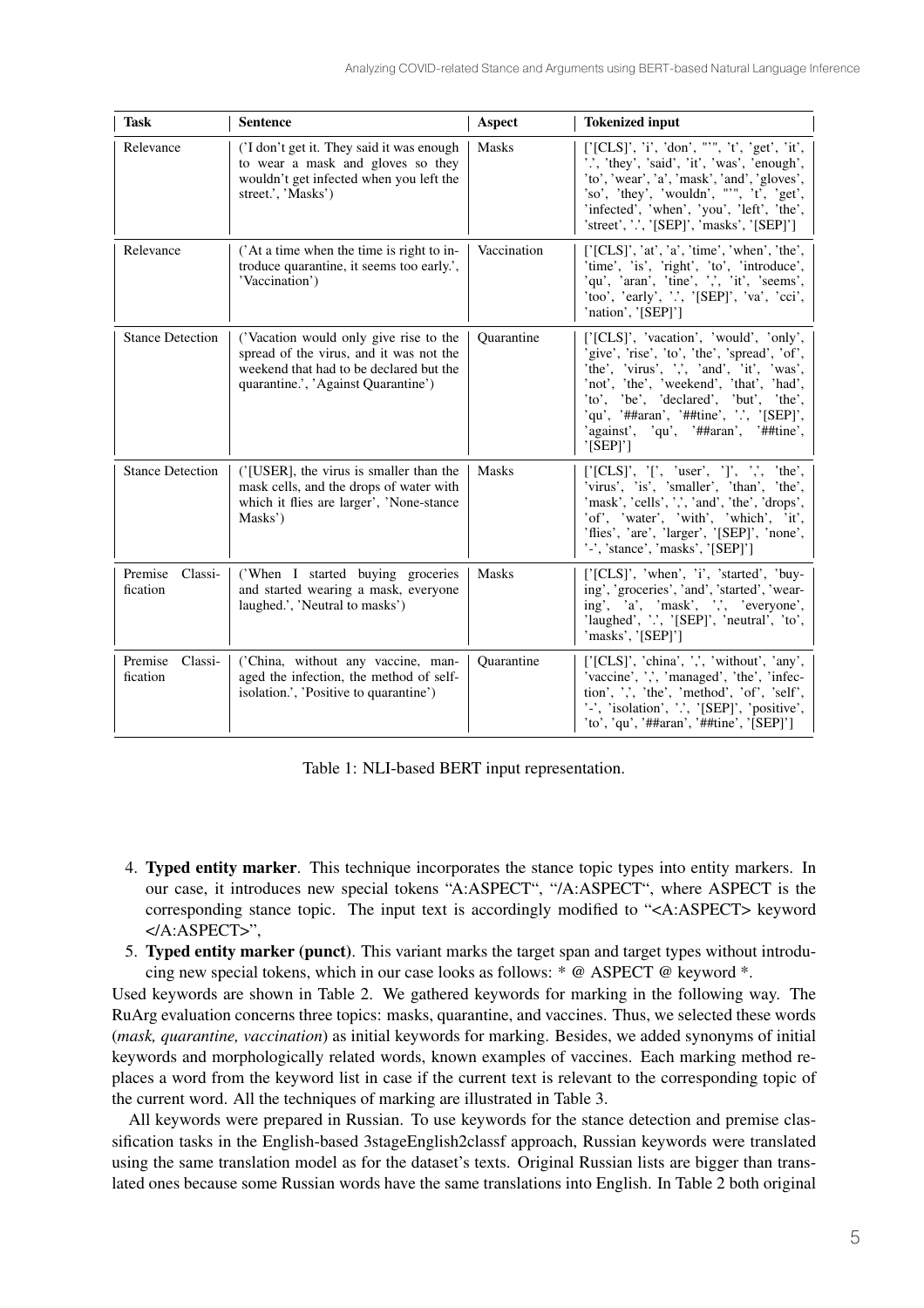|  | Russian and auto-translated English variants are presented. |  |  |
|--|-------------------------------------------------------------|--|--|
|  |                                                             |  |  |

| Aspect      | Related words list (Russian)         | Related words list (English)            |
|-------------|--------------------------------------|-----------------------------------------|
| Masks       | маска', 'масочный'                   | 'mask'                                  |
| Quarantine  | 'карантин', 'карантинный', 'лок-     | 'quarantine', 'lockdown'                |
|             | даун'                                |                                         |
| Vaccination | 'вакцина', 'вакцинный', 'вакцина-    | 'vaccine', 'immunization',              |
|             | ция', 'иммунизация', 'вакциниро-     | 'vaccination', 'satellite', 'satellite' |
|             | вать', 'вакцинирование', 'привив-    | v', 'moderna', 'pfizer', 'quivac',      |
|             | ка', 'прививать', 'прививочный',     | 'epivaccorone', 'astruseneca'           |
|             | 'спутник', 'спутник v', 'модерна',   |                                         |
|             | 'pfizer', 'ковивак', 'эпиваккорона', |                                         |
|             | 'astrazeneca'                        |                                         |

Table 2: Keyword lists used in marking methods.

| No.            | <b>Marking rule</b>               | <b>Text</b>                        | <b>Text with markers</b>               |
|----------------|-----------------------------------|------------------------------------|----------------------------------------|
| $\mathbf{1}$   | [ASPECT]                          | 'He certainly didn't make it, two  | 'He certainly didn't make it, two      |
|                |                                   | weeks quarantine, and he went      | weeks [QUARANTINE], and he             |
|                |                                   | to work, healthy, not infected!'   | went to work, healthy, not infec-      |
|                |                                   |                                    | ted!'                                  |
| $\overline{2}$ | [E0] keyword [/E0]                | 'After all, when a person wears a  | 'After all, when a person wears a      |
|                |                                   | mask on his face and mouth, the    | [E0] mask [/E0] on his face and        |
|                |                                   | perfect habitat for every micro-   | mouth, the perfect habitat for         |
|                |                                   | organ appears.'                    | every mibaselinecro-organ ap-          |
|                |                                   |                                    | pears.'                                |
| $\overline{3}$ | * keyword *                       | 'The normal decline must be        | 'The normal decline must be            |
|                |                                   | after vaccination, at least the    | after * vaccination *, at least the    |
|                |                                   | people will get less sick.'        | people will get less sick.'            |
| $\overline{4}$ | <a:aspect><br/>keyword</a:aspect> | 'Now the finals are accepted       | 'Now<br>the finals are<br>accep-       |
|                | $<$ /A:ASPECT>                    | only by your citizens, and ours    | by your citizens,<br>ted only          |
|                |                                   | either fly directly to you or wait | either<br>fly<br>and<br>dir-<br>ours   |
|                |                                   | for the quarantine to be can-      | ectly to you or wait for the           |
|                |                                   | celled.'                           | <a:quarantine> quarant-</a:quarantine> |
|                |                                   |                                    | ine  to be                             |
|                |                                   |                                    | cancelled.'                            |
| 5              | * @ ASPECT @ keyword              | 'Then the academic epidemiolo-     | 'Then the academic epidemiolo-         |
|                | $\ast$                            | gist Gundarov said everything      | gist Gundarov said everything          |
|                |                                   | about death masks and panic.'      | about death * @ MASKS @                |
|                |                                   |                                    | masks * and panic.'                    |

Table 3: Marking methods.

# 6 Results on the RuArg Dataset

Table 4 shows results obtained with all approaches described in Section 4 on the validation part of the RuArg dataset. Approaches 2stage2classf and 3stageEnglish2classf were also applied with all the marking methods. It can be seen that all models obtained much better results than the baseline model provided by RuArg-2022 organizers. The baseline used " bert-base-cased" model from Hugging Face<sup>2</sup>. Three BERT models were trained separately for all three topics: "masks", "vaccines", "quarantine".

 $^{2}$ https://huggingface.co/bert-large-cased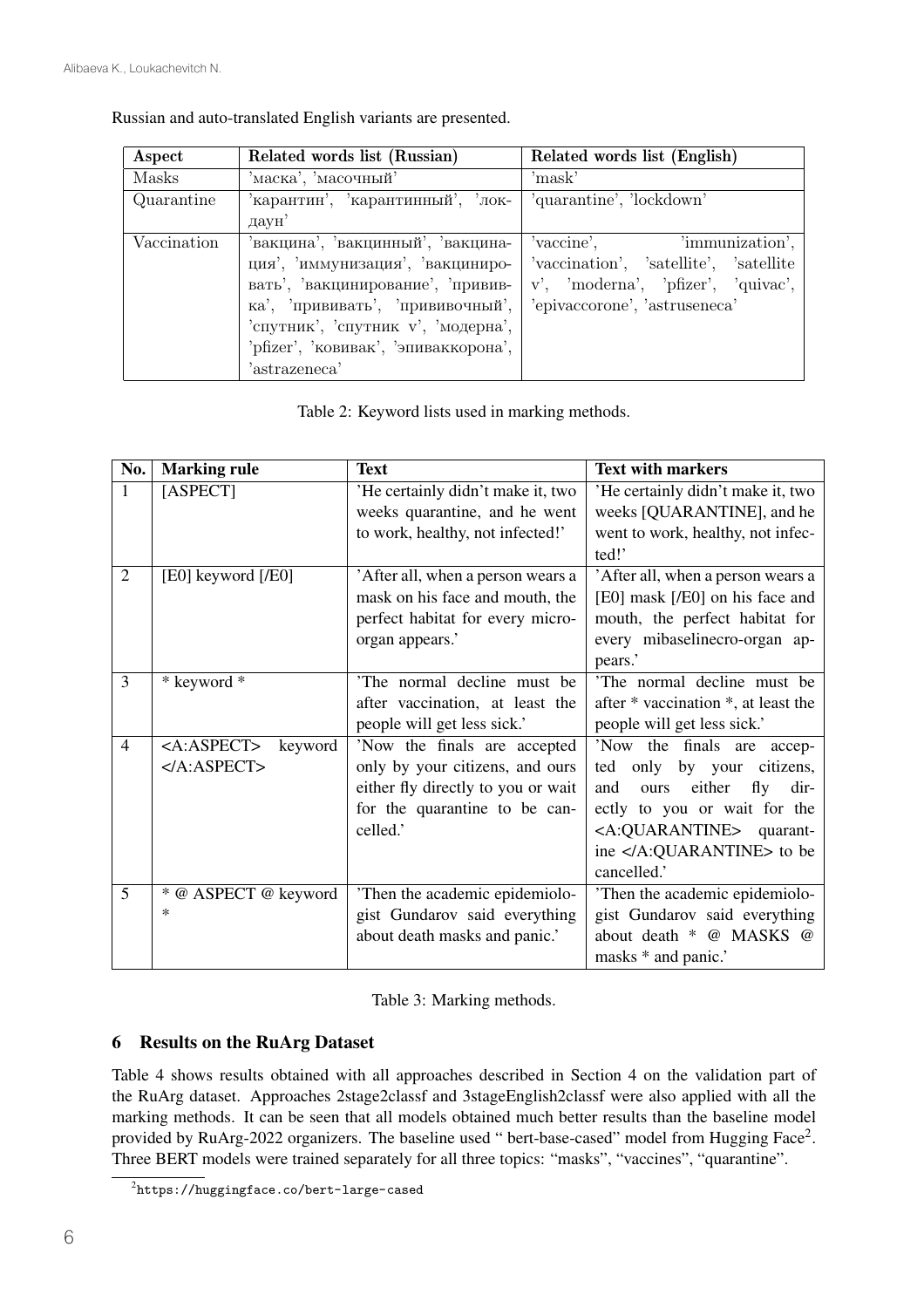In our proposed approach, three best methods (3stageEnglish2classf, 3stageEnglish2classf + marking4, 3stageEnglish2classf + marking5) were applied to the test part of the RuArg dataset. The final RuArg leaderboard is shown in Table 5. The best results (camalibi) in the competition were obtained with the proposed model 3stageEnglish2classf + marking5, its scheme is shown in 1.

| <b>Approach</b>                       | <b>Stance Detection</b> | <b>Premise Classification</b> |
|---------------------------------------|-------------------------|-------------------------------|
| <b>Baseline</b>                       | 39.24                   | 45.17                         |
| 2stage3classf                         | 59.76                   | 54.25                         |
| 1stage2classf                         | 61.74                   | 61.05                         |
| 2stage2classf                         | 60.85                   | 57.70                         |
| $2stage2classf + marking1$            | 60.64                   | 61.14                         |
| $2stage2classf + marking2$            | 62.23                   | 63.26                         |
| $2stage2classf + marking3$            | 60.29                   | 58.89                         |
| $2stage2classf + marking4$            | 62.57                   | 62.93                         |
| $2stage2classf + marking5$            | 58.59                   | 58.72                         |
| 3stageEnglish2classf                  | 69.81                   | 67.81                         |
| 3stageEnglish2classf + marking1       | 68.82                   | 66.64                         |
| $3$ stageEnglish2classf + marking2    | 67.33                   | 67.06                         |
| $3$ stageEnglish2classf + marking $3$ | 67.54                   | 68.47                         |
| 3stageEnglish2classf + marking4       | 71.30                   | 67.37                         |
| $3$ stageEnglish2classf + marking5    | 71.29                   | 66.55                         |

Table 4: Results of the proposed methods on the validation set.

| Participant | <b>Stance Detection</b> | <b>Premise Classification</b> |
|-------------|-------------------------|-------------------------------|
| camalibi    | 69.68                   | 74.04                         |
| sevastyanm  | 68.15                   | 72.35                         |
| iamdenay    | 66.76                   | 65.55                         |
| ursdth      | 65.73                   | 70.64                         |
| sopilnyak   | 56.03                   | 43.38                         |
| kazzand     | 55.52                   | 56.03                         |
| morty       | 53.53                   | 54.53                         |
| invincible  | 52.86                   | 54.28                         |
| dr          | 47.50                   | 60.36                         |
| baseline    | 41.80                   | 43.55                         |

Table 5: Results on the RuArg test set. The best results (camalibi) in the competition were obtained with the proposed model 3stageEnglish2classf + marking5.

From Tables 4, 5, we can see that the contribution of marking methods may vary for different datasets and tasks. For example, marking 2 and 4 improve the basic method 2stage3classf in the stance detection task, marking techniques 1, 2, 4, 5 improve premise classification for the same basic method. The 3stageEnglish2classf basic method on the validation dataset can be improved using marking 4 and 5 for stance detection and marking 3 for premise classification.

To measure contribution of markers across tasks and datasets, we calculated the average improvement of marking techniques over a corresponding basic method for: two tasks of RuArg-2022, two datasets (validation and test) and two methods: Russian-based 2stage3classf and English-based 3stageEnglish2classf. The results of averaging are presented in Table 6. We can see that for stance detection the best techniques are markings 4, 5. For premise classification, the best marking technique is marking 4, and marking 5 is similar to a basic method on average. Thus, we can conclude that the marking method 4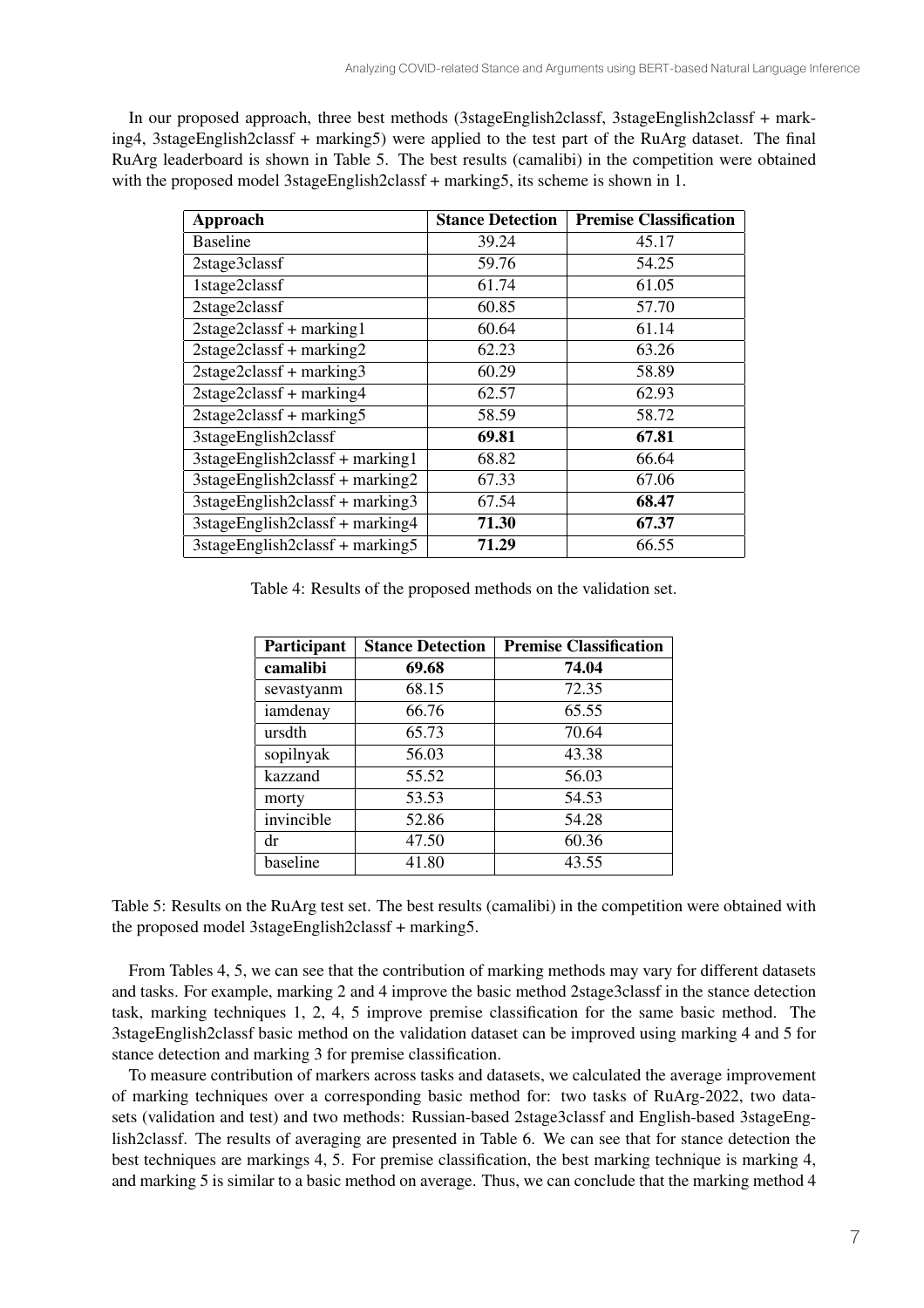

Figure 1: The pipeline scheme achieved the best results in the RuArg evaluation.

(<A:ASPECT> keyword </A:ASPECT>) was the best on average on the RuArg tasks. These results correlate with findings of (Zhou and Chen, 2021), which found that marking 4 (Typed entity markers) was best for BERT-based relation extraction.

| <b>Marking No.</b> | <b>Stance Detection</b> | <b>Premise Classification</b> |
|--------------------|-------------------------|-------------------------------|
|                    | 0.46                    | $-1.5$                        |
|                    | $-0.71$                 | $-2.26$                       |
|                    | 0.24                    | $-0.61$                       |
|                    | 0.79                    | 1.94                          |
|                    | 1.65                    | -0.2                          |

Table 6: Average score difference on marking methods.

# 7 Error Analysis

Tables 7 and 7 present confusion matrices for stance detection and premise classification. It can be seen that opposite labels are rarely mixed up. It is more difficult to distinguish between any polar opinion (stance or argument) and neutral one. Thus, the study should be continued to understand how best to find markers of difference between polar and neutral opinions.

| <b>Model prediction</b> | Irrelevant $ $ | $\boldsymbol{\wedge}$ against | <b>Other</b> | For |
|-------------------------|----------------|-------------------------------|--------------|-----|
| Irrelevant              | 2824           |                               |              |     |
| Against                 |                | 144                           | 46           |     |
| Other                   |                | 97                            | 715          | 105 |
| For                     |                | 10                            | 93           | 238 |

| Table 7: Confusion matrix (stance classification). |  |
|----------------------------------------------------|--|
|----------------------------------------------------|--|

| <b>Model prediction</b> | <b>Irrelevant</b> | <b>Against</b> | <b>Other</b> | For |
|-------------------------|-------------------|----------------|--------------|-----|
| Irrelevant              | 2824              | 15             |              |     |
| Against                 |                   | 72             | 54           |     |
| Other                   |                   | 64             | 1087         | 47  |
| For                     |                   | −              |              |     |

Table 8: Confusion matrix (premise classification).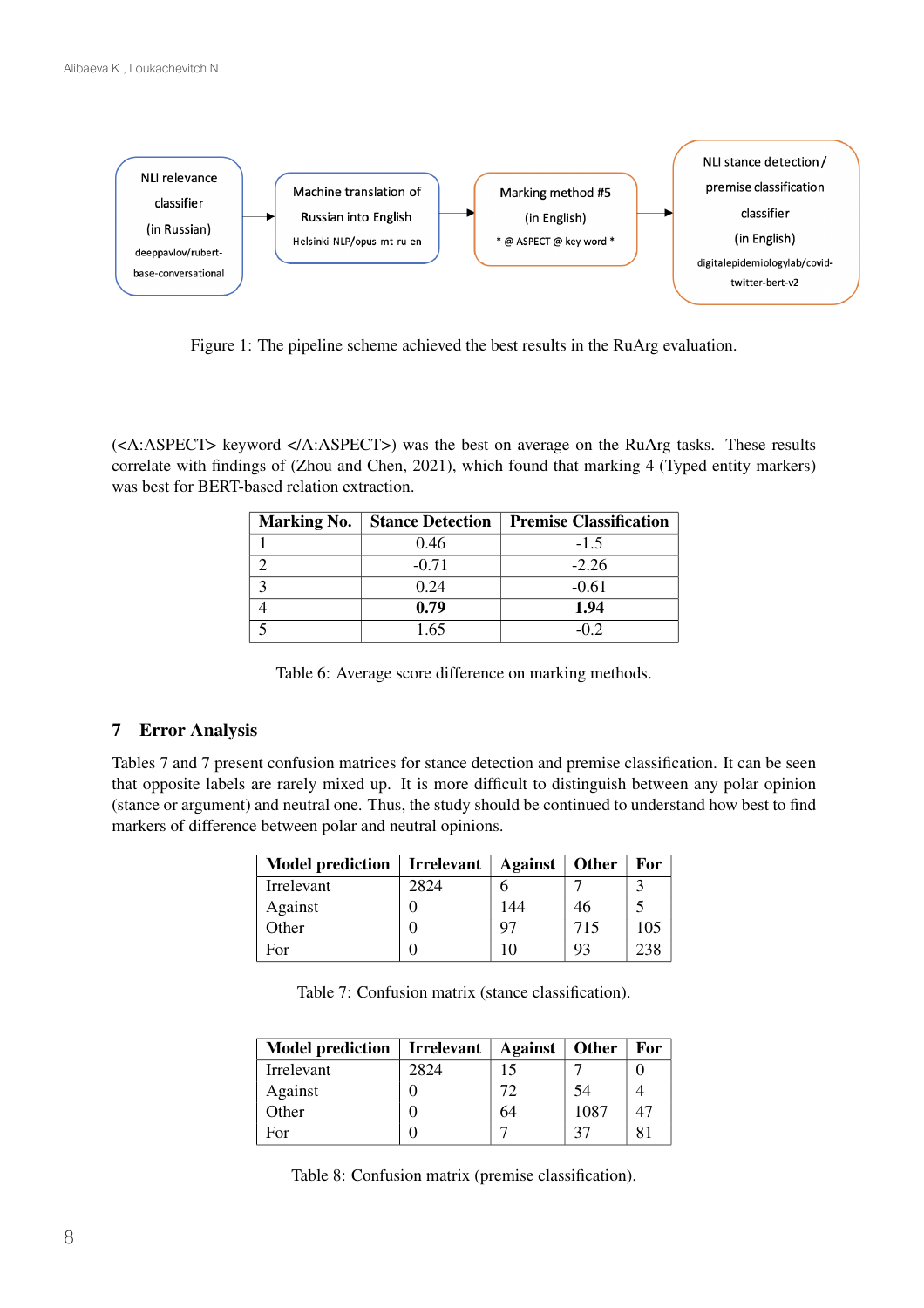| <b>Topic</b> | Text                                                                                         | <b>True label</b> | <b>Model prediction</b> |
|--------------|----------------------------------------------------------------------------------------------|-------------------|-------------------------|
| vaccination  | 'Andrei will be first in line for the vaccine.'                                              | For               | Other                   |
| masks        | 'And only with masks do we want to stop this<br>second wave?'                                | Other             | For                     |
| quarantine   | 'It's funny- quarantine doesn't work, treat-<br>ment doesn't work, prevention is funny-but!' | Other             | Against                 |

Tables 9 and 10 present examples that were misclassified by the best model.

| Table 9: Misclassification examples (stance detection) |  |  |
|--------------------------------------------------------|--|--|
|--------------------------------------------------------|--|--|

| <b>Topic</b> | Text                                          | <b>True label</b> | <b>Model prediction</b> |
|--------------|-----------------------------------------------|-------------------|-------------------------|
| vaccination  | 'Who will not be destroyed by<br>the          | Against           | Other                   |
|              | coronavirus, drugs and vaccines will kill'    |                   |                         |
| masks        | In Japan and Korea and before the pandemic,   | Other             | For                     |
|              | the people wore masks, especially in trans-   |                   |                         |
|              | port.'                                        |                   |                         |
| quarantine   | '[USER], quarantine is only a deterrent meas- | For               | Against                 |
|              | ure, not a neutralization of the virus.'      |                   |                         |

Table 10: Misclassification examples (premise classification).

## 8 Conclusion

In this paper we presented our approach for stance detection and premise classification in argument mining from COVID-related messages developed for the RuArg-2022 evaluation. The proposed method is based on so-called NLI-setting (natural language inference) of BERT-based text classification, when the input of a model includes pair of sentences: a target sentence and a conclusion (for example, *positive to masks*) and should predict if a conclusion can be entailed from the target sentence. We also used translation of Russian messages to English, which allowed us to leverage a specialized BERT model pretrained on a text collection of COVID-related tweets. Besides, we used additional marking of targeted entities. Our approach achieved the best results on both RuArg-2022 tasks.

We also studied the contribution of marking techniques across datasets, tasks ans models of RuArg evaluation. We found that marking 4 (<A:ASPECT> keyword </A:ASPECT>) gave the highest average increase over corresponding basic methods. In the current evaluation, aspects for marking were very easy to determine. In future, we plan to integrate various techniques for aspect (topic) identification to use them for improving performance in opinion mining tasks.

# Acknowledgements

The work is supported by the Russian Science Foundation, grant #21-71-30003.

# References

Enrique Amigó, Jorge Carrillo de Albornoz, Irina Chugur, Adolfo Corujo, Julio Gonzalo, Tamara Martín, Edgar Meij, Maarten de Rijke, and Damiano Spina. 2013. Overview of replab 2013: Evaluating online reputation monitoring systems. // *International conference of the cross-language evaluation forum for european languages*, P 333–352. Springer.

Jacob Devlin, Ming-Wei Chang, Kenton Lee, and Kristina Toutanova. 2018. Bert: Pre-training of deep bidirectional transformers for language understanding. *arXiv preprint arXiv:1810.04805*.

Shalmoli Ghosh, Prajwal Singhania, Siddharth Singh, Koustav Rudra, and Saptarshi Ghosh. 2019. Stance detection in web and social media: a comparative study. // *International Conference of the Cross-Language Evaluation Forum for European Languages*, P 75–87. Springer.